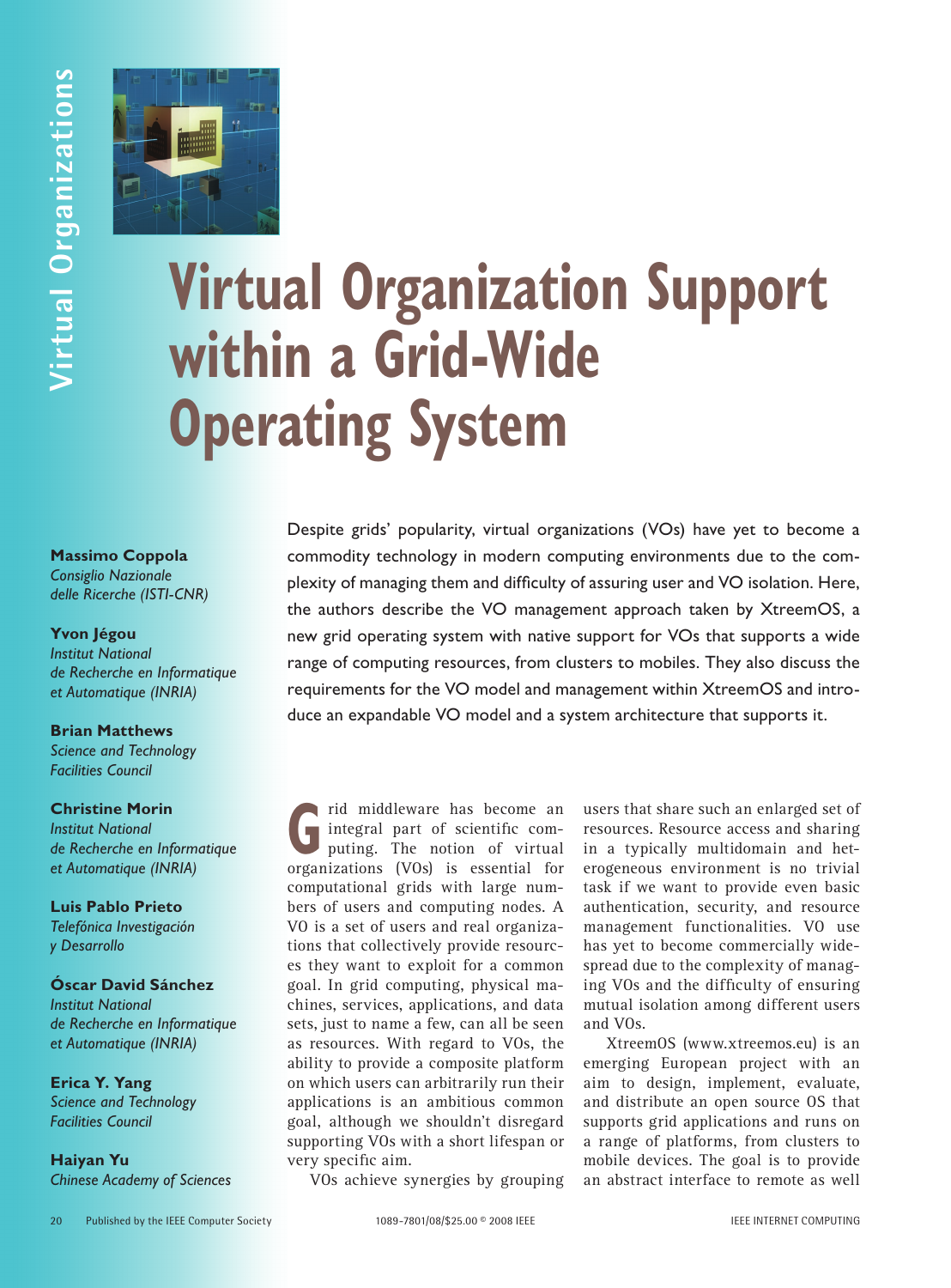as local resources, the way a traditional OS does for a single computer. It's thus clear that VO support and management is central in XtreemOS and intertwined with the general system design and implementation. As researchers involved in developing the XtreemOS security and VO management functionalities, we will take a look at how VOs fit into XtreemOS and peek behind the mask to find out how the whole system can be implemented.

#### **The XtreemOS Approach**

XtreemOS is based on the existing Linux OS, and one of its key features is its support for VOs. However, the exact realization of a VO differs depending on its application: some approaches focus on the legal or contractual arrangements between participating entities, whereas other task-oriented approaches emphasize the workflow to achieve a goal. VOs can range from long-lived collaborations with several users (as in large-scale scientific applications) to short-lived, dynamic ventures among a few participants to achieve one task (such as in commercial scenarios). A general-purpose grid OS should take a flexible approach to support a wide range of applications. XtreemOS assumes a minimal definition of VOs and provides a toolbox that system administrators can configure to the needs of their users and applications.

In XtreemOS, a set of system services, extending those found in Linux, provide users with the capabilities associated with grid middleware. This native support means that XtreemOS will significantly ease the task of managing and using VOs without compromising efficiency, flexibility, or backward compatibility. Using this approach, administrators will find that setting up VOs is relatively simple because the tools are packaged into a single distribution with "one-click" configuration. Users don't need to learn new interfaces and tools to use VOs given that most tools provide them with standard Unix commands with which they're already familiar. Applications won't need to be refactored to run on VOs given that most XtreemOS APIs are POSIX (Portable Operating System Interface based on Unix)-compliant. Thus, many barriers to using VOs will be overcome.

#### **Challenges**

One of the main guides throughout the design and implementation of XtreemOS is the require-

ment analysis of 14 scientific and enterprise business applications<sup>1</sup> performed in an early phase of the XtreemOS project. From that, and after investigating current grid VO solutions, we derived several key challenges that a VO model and implementation should solve to be widely adopted.

**Interoperability with other frameworks.** Several different VO management frameworks and security models exist, and new ones continue to emerge. Their implementations vary in how they represent different user identities (such as X.509 certificates and Shibboleth handles [http://shibboleth.internet2.edu]), information exchange protocols (such as push, pull, and agent models), different representations of security attributes (such as proxy certificates [www.ietf.org/rfc/rfc3820.txt] or SAML tokens [www.oasis-open.org/committees/security]), and different access-control models (such as role-based access control).

In XtreemOS, VOs must interoperate with existing solutions and traditional system security mechanisms (such as Kerberos) rather than replace them.

**Customizable isolation, access control, and auditing.** A secure grid system must provide strict access control from the service level down to the system-object level. Aside from extending local access control to obey VOmandated policies, our project has to provide the strong isolation properties required in many commercial applications.

Hiding user identities, protecting files and processes, and enforcing and hiding performance load are difficult to implement without OS support. Some of these functionalities bear an overhead that's acceptable only in certain contexts. In all cases, however, administrators should be able to monitor and log OS service usage, as well as system-object access, in a way that ensures nonrepudiation of logged information.

**Scalability of dynamic VO management.** In grid VO implementation, there are considerable scalability issues with respect to the system's performance and its ability to adapt to changes. Because a resource node might provide access to thousands of grid users from multiple VOs, the local OS must provide strong isolation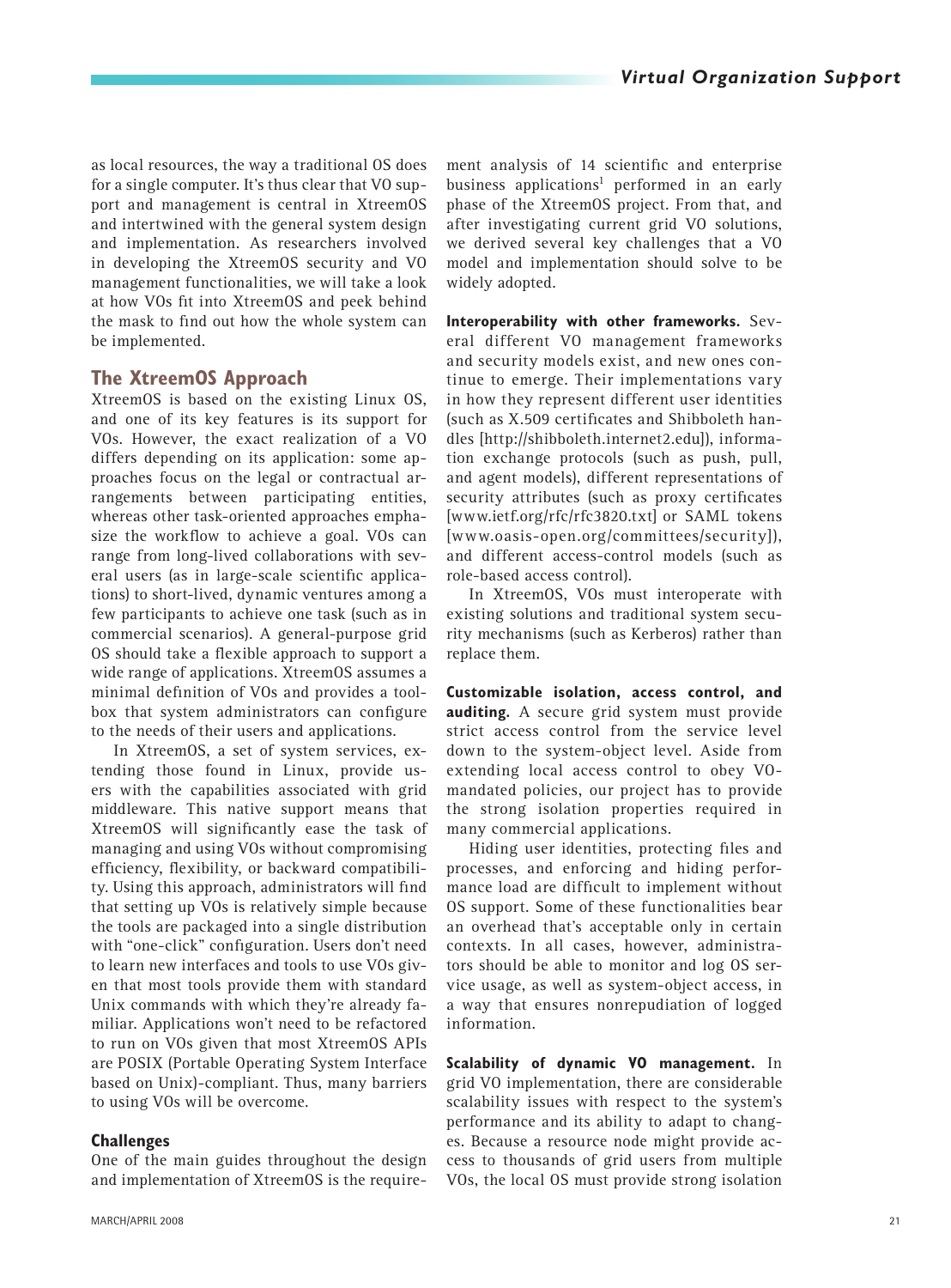properties. When VOs are dynamically created or changed, maintaining consistency of static, local configurations becomes a complex task and a heavy administrative burden, even if partially automated.

Thus, to support large numbers of users in such a dynamic environment, XtreemOS avoids implementation solutions that rely on local con figuration files, which statically contain user or resource information.

**Ease of use and management.** Typical authentication systems found in existing grid middleware are independent from security infrastructures found in most OSs.

With grid middleware such as Globus (www. globus.org) or Glite (http://glite.web.cern.ch/ glite/), a user must explicitly acquire and manage at least two independent identities: a local identity that's significant for the OS initiating the grid request, and a grid identity to authenticate to the grid. These identities are usually issued by separate institutions and supported by different security technologies, such as Kerberos and Public Key Infrastructure (PKI). Manually managing multiple credentials can be a daunting task for nontechnical users, who often have limited experience with PKI.

#### **Design Principles**

In XtreemOS, support for VOs consists of several design principles that the XtreemOS team derived from the overall project guidelines and gathered requirements.

**Single sign-on.** In XtreemOS, we approach credential management by integrating the grid-level authentication with system-level authentication. Because XtreemOS is a grid OS, it provides users with single-sign-on (SSO) access to grid resources. From a security perspective, users don't need to be aware of the extra authentication steps, thus achieving an enhanced level of transparency to the grid.

**Independence of user and resource management.** In line with XtreemOS's fundamental approach, we developed a VO-centric security solution  $-$  a set of security services that keep user management cleanly separated from resource management within the VO scope.

Because of this separation, adding or removing VO users won't significantly affect per-

formance and won't change configuration of resource management in a VO, and vice versa. Nevertheless, we take the advantage of integrating such a solution into system-level services.

**Dynamic mapping between VO and Unix entities.** To achieve maximum backward compatibility, XtreemOS adopts a systematic approach to extend Linux with VO support, which is almost transparent to upper-level services and applications. This requires a set of mechanisms to translate grid users to local Unix User and Group Identifier (UID/GID), to translate VO policies into Unix authorization rules, and to translate access-rights attributes into Unix access rights. The approach lets the users execute unmodified legacy applications on an XtreemOS computer, while taking advantage of the VO architecture.

**Minimized changes to the Linux kernel.** The XtreemOS project aims to minimize changes to the Linux kernel, thereby improving user and developer acceptance and simplifying the task of maintaining the XtreemOS code contribution as the mainstream Linux kernel evolution proceeds. Where kernel-level operation is needed, XtreemOS should achieve it by exploiting standard modular subsystems of the Linux OS.

#### **XtreemOS VO Management**

So far, the XtreemOS VO management (VOM) architecture hasn't actually required any change to the kernel code. VOM is composed of a set of security services running on top of Linux, and a set of lower-level mechanisms at the kernel level. Now let's take a look at the high-level, distributed architecture of XtreemOS VOM services, and then at the underlying machinery that, by exploiting the flexibility of specific Linux subsystems lets us configure a kernel instance to seamlessly perform the mapping between VO entities and Unix entities.

#### **XtreemOS VOM Architecture**

VOM provides a logical grouping of the infrastructural services needed to manage the entities involved in a VO and ensure a consistent and coherent exploitation of the resources, capabilities, and information inside it. VOM covers five services: identity, attribute, credential, membership, and policy. Given that these services support XtreemOS's authentication and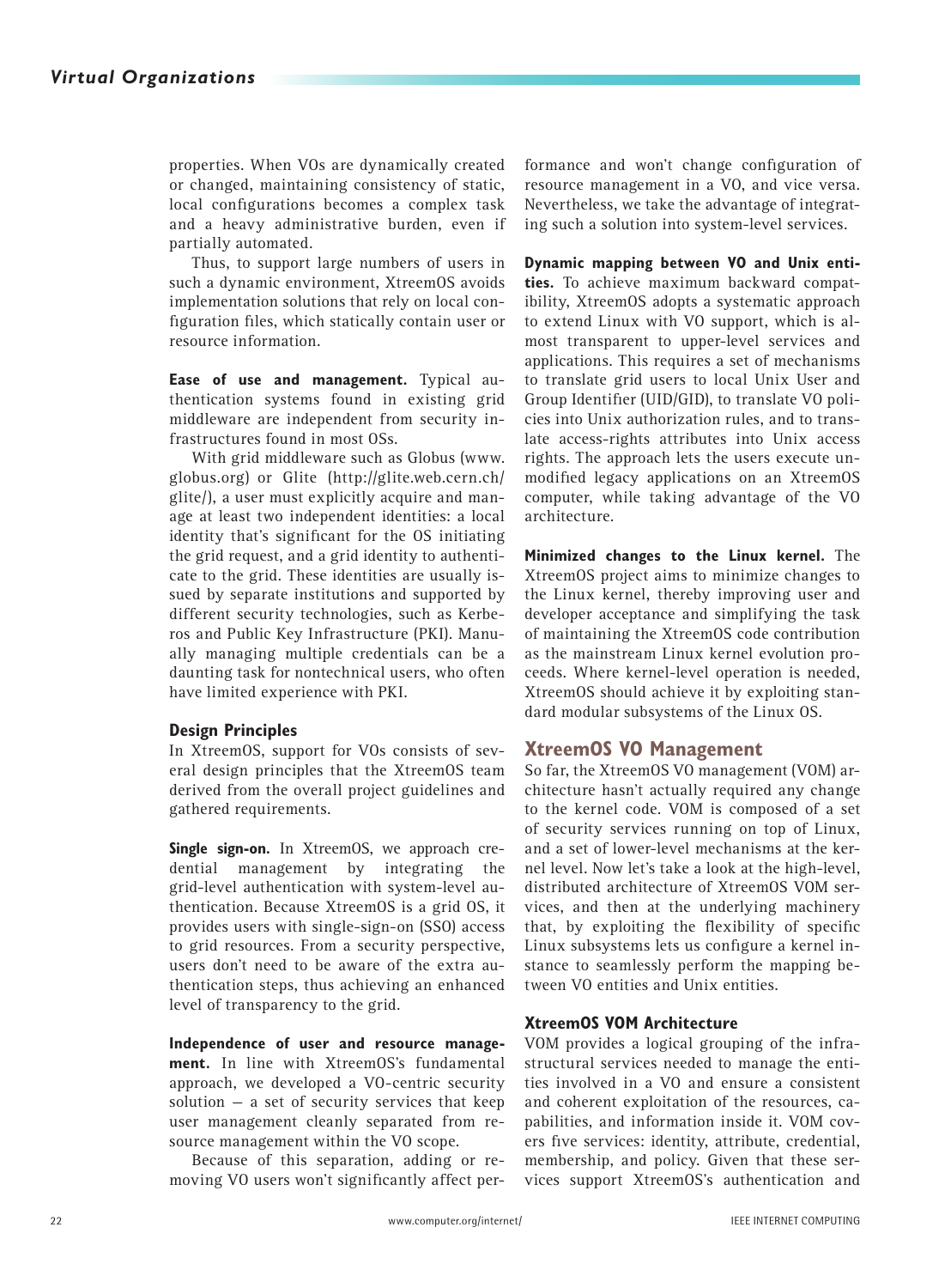#### *Virtual Organization Support*

authorization infrastructure, we refer to them as security services.

Figure 1 illustrates XtreemOS's VOM architecture, showing the relationship between VOM and other key components, including application execution, data management, system-level VO support, and security. *XOS-Cred* — a set of short-lived VO credentials that the VOM grants to a user application — connects the components. It has two parts: one, *XOS-Cert*, is public (including public key, VO identity, and VO attributes), whereas the other is a private part (such as a private key). Through XOS-Cred, a user application can establish trust relationships with grid entities, such as resource nodes or data management services. The system-level VO support mechanisms help enforce system-level resource usage control, accounting, and isolation.

Application execution management (AEM) services manage application execution, <sup>2</sup> transmitting XOS-Cert to resource nodes for authentication and authorization. The actual resource consumption feeds back to VOM through AEM so that VO-wide accounting is realized in real time. AEM also uses the VO policy service to enforce VO-wide resource usage control and filter out any resources that don't comply with VO policies.

XtreemFS is XtreemOS's distributed objectbased file system.<sup>3</sup> It takes VO attributes (such as groups) from VOM to set up its access-control lists (ACLs). Together with XOS-Cred, ACLs enforce access control to data files.

#### **Security Services for VO Management**

Each VO is associated with an actor, the VO manager, who runs all VOM services and has a public key certificate from a recognized certificate authority (CA). The certificate lets the VO manager issue VO credentials to users to access grid resources. The VOM architecture's security services include the following:

- The XtreemOS VO membership service (X-• VOMS) validates the memberships of users who initiate a grid request. X-VOMS looks up user information, such as identity and attributes, in a VO.
- The identity service (IDS) generates and manages globally unique VO IDs and user IDs. The system's architecture assumes that resource nodes trust the VO manager. We achieve this by requiring all nodes to pre-



*Figure 1. The XtreemOS VO management architecture. We show the interplay among user applications, XtreemOS services (the Application Execution Management and XtreemFS) and the nodelocal VO system support, as coordinated by the VOM services.* 

install the manager's root CA certificate. Nodes can verify users' authenticity based on their XOS-Cert.

- The attribute service (AttrS) provides users with VO attributes, which let AEM services check against VO policies during resource selection, perform access control to resources and XtreemFS files, enforce system-level resource usage control, and let nodes map global IDs to system UIDs/GIDs. •
- The credential distribution authority (CDA) issues users VO credentials for accessing grid-wide services and resources. XOS-Certs are represented using the X.509 certificate format. CDA holds the VO manager's public– private key pair so that it can issue signed XOS-Creds. •
- The VO policy service (VOPS) provides policy-related services, such as policy information and decision points, to VOM so that resource access control is enforced not only at nodes, but also by VOM. Integrating policy decisions in VOM means that VO policies can be incorporated in job scheduling, resource negotiation, and VO-wide coordinated resource usage control. •

CDA and VOPS offer interfaces to exter-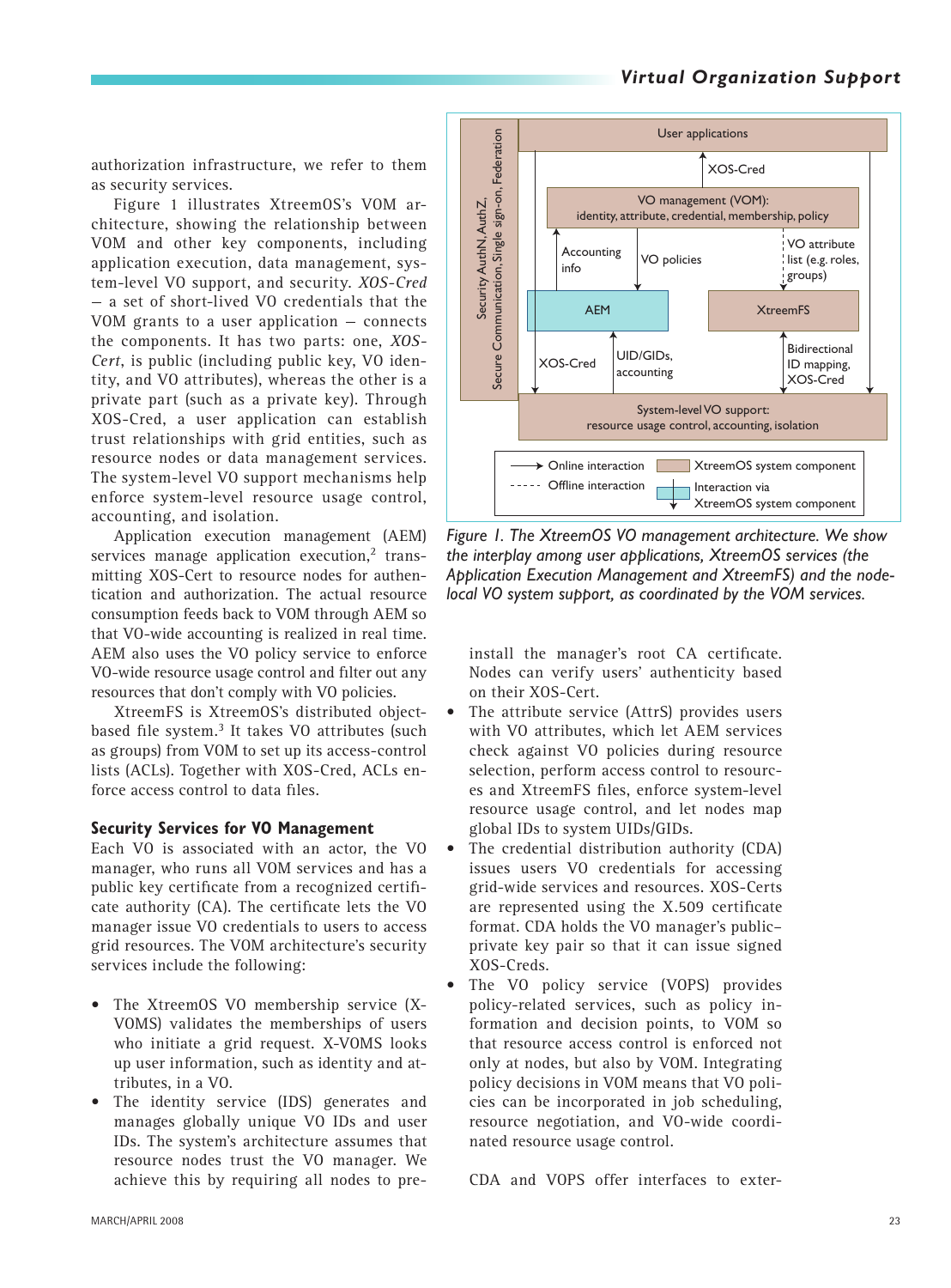nal components, such as AEM and XtreemFS, whereas IDS, AttrS, and X-VOMS are the backend services for CDA. All XtreemOS VO-related services run in user space, and running as root isn't mandatory. Like all grid efforts, some XtreemOS services (such as the AEM service) need to run with enough capabilities to create user sessions on remote machines. We nevertheless minimize the presence of privileged processes and restrict their capabilities in order to reduce system vulnerability.

#### **System-Level VO Support**

The policies that a VO specifies, such as security, resource limitations, scheduling priorities, and rules on sharing resources by VO members, will be checked and ensured at resource nodes by the OS's local instance.

For the Linux OS kernel to enforce VO policies, we must let it deal with VO and VO users' identities, exploit this identity information in standard access-control mechanisms, and supply it to grid-aware system modules (such as XtreemFS).

Linux is unaware of VOs, and no high-level policy languages exist that encompass several systems. Currently, isolation and access control mainly rely on user accounts, process identities, and file permission bits, although the latest kernels support mandatory access-control extensions, including POSIX capabilities, file ACLs, and SELinux extensions.

To exploit these mechanisms, node-level VO support must provide mapping from VO-level identities and policies to local ones that Linux can fully recognize.

**VO-customizable, dynamic mapping of grid users onto local accounts.** We have integrated XtreemOS grid-user management into the Linux OS using Pluggable Authentication Modules (PAM), <sup>4</sup> Name Service Switch (NS-Switch), <sup>5</sup> and Kernel Key Retention Service (KKRS), <sup>6</sup> all of which are already present in standard Linux distributions. System administrators can develop and install custom PAM and NSSwitch modules without changing the kernel, while still remaining compatible with legacy applications.

Grid-user requests can then be mapped in different ways, depending on the VO, by choosing the appropriate PAM/NSSwitch modules. For compatibility, grid users can be mapped to

anonymous local accounts, as often happens in Globus, or to specific, predefined accounts as in Grid User Management System (GUMS)<sup>7</sup> and Local Centre Authorization Service/Local Credential MAPping Service (LCAS/LCMAPS). 8

In XtreemOS, we achieve scalable management of large VOs and grids through dynamic generation of local UID/GID on computing resources, according to the credentials stored in the XOS-Cred. The number of local accounts needed for executing processes in a resource node is bounded by the number of users simultaneously using the resource, regardless of the overall number of VOs and users per VO. Dynamic local identities also provide a degree of isolation among users, given that actual grid identities are concealed at the system level.

#### **Interfacing to the grid authentication services.**

PAMs integrate multiple low-level authentication technologies (such as Kerberos and SQLbased authentication) into a common high-level API. Applications requiring authentication can be developed independently of the underlying authentication mechanism, which is embedded within specific PAMs. The PAM approach can be used to apply customizable policies in three phases of service execution: authentication, authorization, and session management.

XtreemOS exploits PAM technology to interface with Linux and grid authentication services. With the XtreemOS PAM module, grid users authenticate using their XOS-Cred certificate, and VO policies are enforced during authorization. Session management in XtreemOS-PAM implements dynamic management of local accounts, with automatic housekeeping of local files and processes, credential management, and name service updates.

**User-space credential translation.** NSSwitch, included in the GNU C library (libc), is a mechanism for intercepting queries to traditional Unix file-based information databases (such as password and group files), replacing them with other databases.

In XtreemOS, the NSSwitch module translates account-related information according to the PAM-established mapping. The information is maintained in databases accessible through a local account mapping service (AMS). By embedding account resolution into an NSSwitch module, we remain compatible with legacy ap-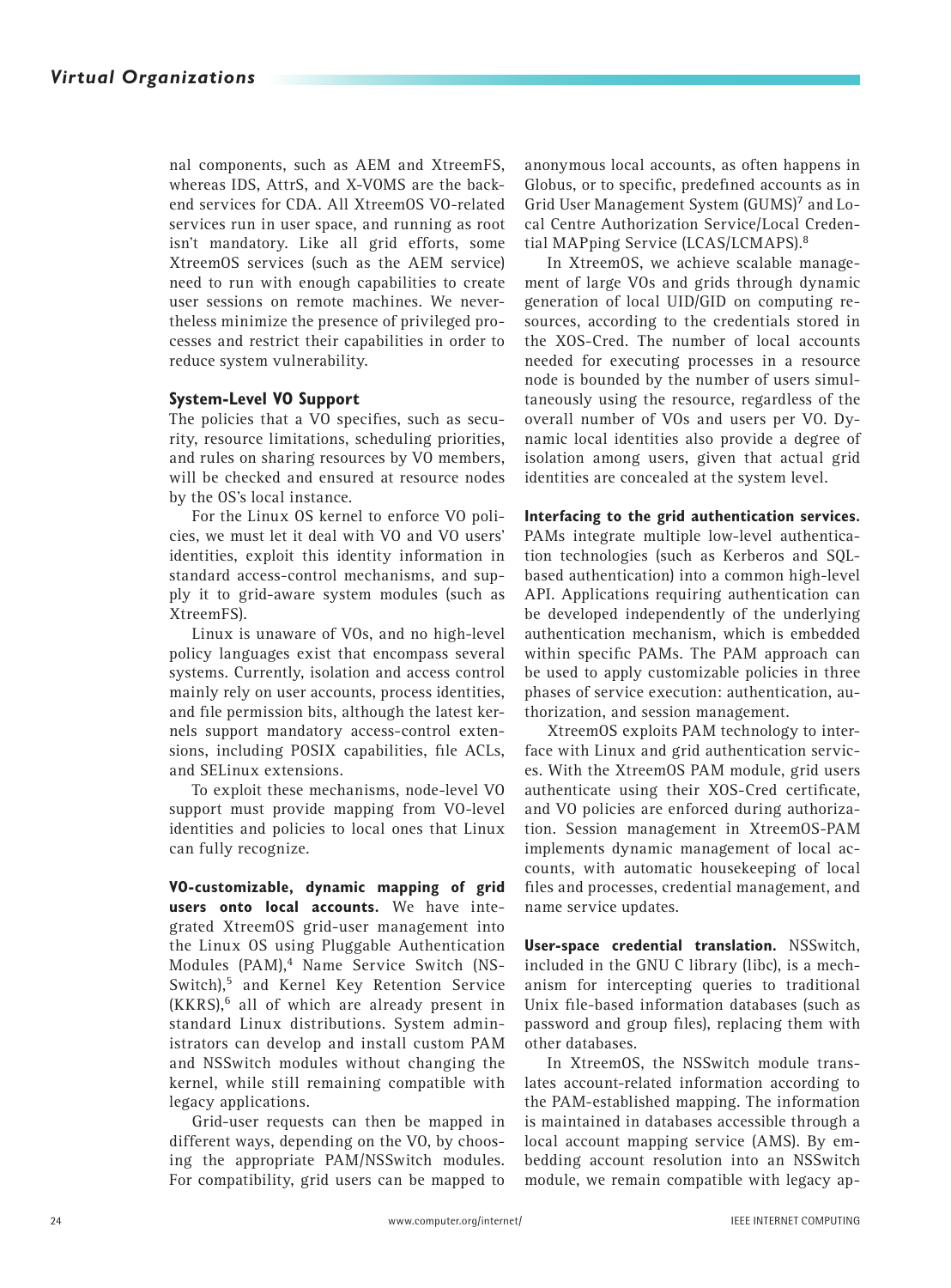

*Figure 2. Name Service Switch (NSSwitch) and Pluggable Authentication Modules (PAM) modules used to authenticate users and map global and local accounts. Continuous arrows represent the successive phases of user authentication and resource authorization for a locally mapped user. Dashed arrows represent the interactions needed to retrieve from the VO services information about a user, and possibly to generate a new local mapping for a grid user.* 

plications, and we restrict access to global users' account information to authorized VO users.

**Access control and logging.** Mapping grid users to local accounts lets the XtreemOS system exploit all access-control mechanisms Linux provides. In particular, the KKRS is essential to XtreemOS; it caches authentication data related to a process within the kernel. Other kernel services, including file systems, can access this information and delegate operations to authenticated user-space applications.

During session initialization, XtreemOS-PAM stores the user's XOS-Cred in the kernel session keyring to be retrieved each time the global user credentials need to be used. PAM-aware services can then check user authorization and use the credentials, and local service auditing and resource usage accounting are possible.

#### **Current Development**

The first XtreemOS release is undergoing an integration phase and will be tested against a range of use cases selected from 14 scientific and commercial applications. Planned releases will be de-

ployed on the Grid'5000 (https://www.grid5000. fr/) large-scale Grid testbed, which INRIA, a leading partner of XtreemOS, manages.

#### **System-Level Prototype**

We have implemented a local-level prototype of account mapping and user authentication using X.509 proxy certificates in a PAM and an NSSwitch module. The mappings are stored in a separate (local) database for grid users, independent from user databases.

Figure 2 shows the structure of the node-level prototype. Typically, a grid user, who is a VO member, would obtain an XOS-Cert from a VO manager and present it to the user application on a PAM-aware resource node in the VO. PAM would check the XOS-Cert for validity and store it in the KKRS associated with the user process. Thus, this process and its children can show that certificate to local and remote services.

#### **Grid-Level Implementation**

We have focused our grid-level implementation on CDA and VOPS because they provide external interfaces to other XtreemOS services.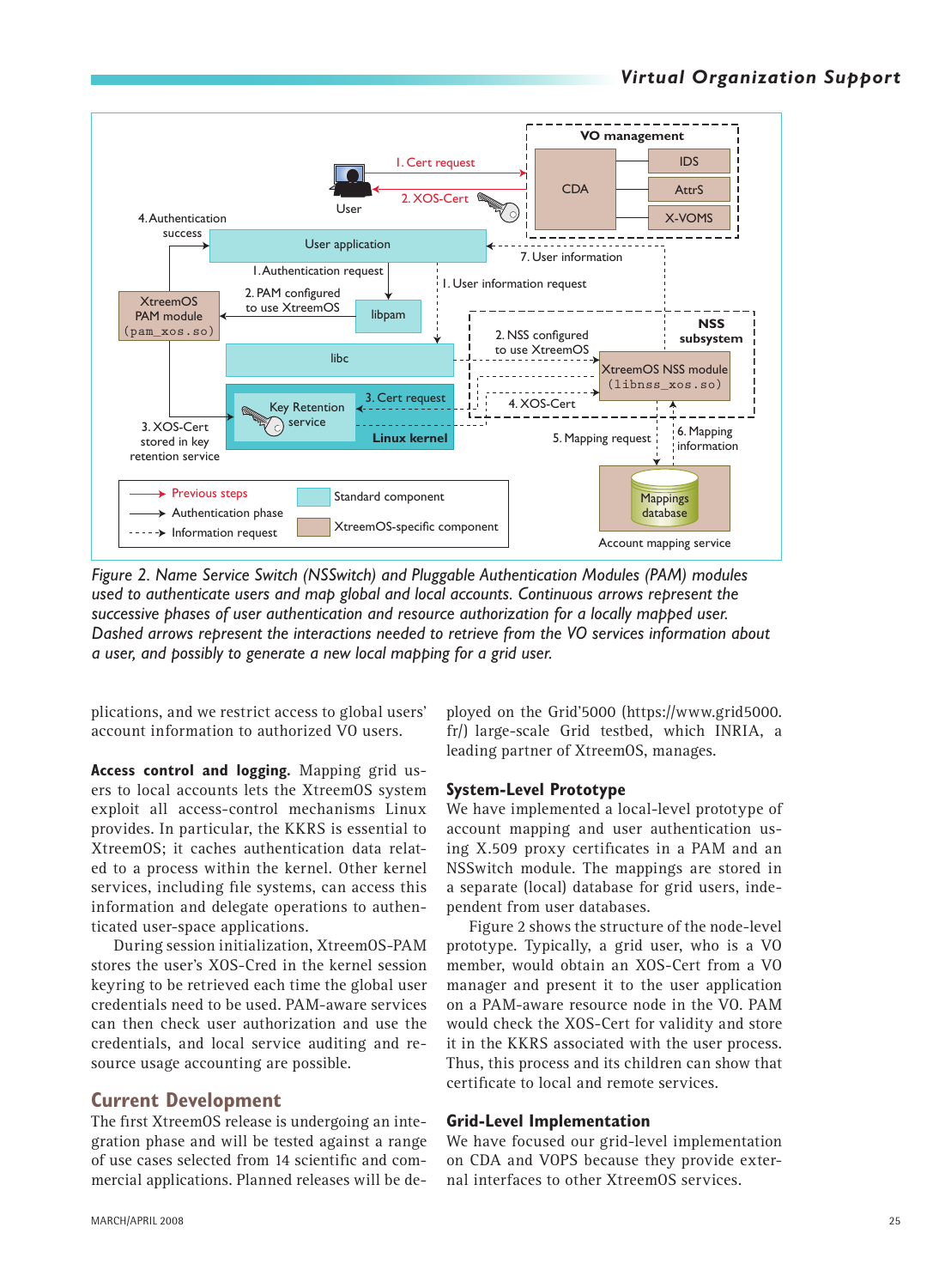#### *Virtual Organizations*



*Figure 3. Grid-level implementation: the Securing Application Execution in XtreemOS. We show the main XtreemOS subsystems that are required to start a new application, their explicit interactions with VO remote management services, and all the interactions implicitly mediated by the local, system-level VO support.* 

Figure 3 illustrates the current grid-level implementation, in particular using CDA and VOPS to support AEM resource negotiation and job submission. Users can start using grid resources by typing the XSub command to what appears as an ordinary Linux terminal window. CDA provides XOS-Cert for a user to access grid resources. Note that the private key is "private" to the user, and the CDA doesn't know it. A user application can submit resource selection requests to the AEM Resource Matching Service, which authenticates the user by checking the XOS-Cert and fetches appropriate resources based on the request. VOPS ensures these resources' validity, including the usage, and a list of authorized resources is returned to the user application. Via the XOS-Cred and VOPS authorized decisions, the user application can negotiate resource allocation with nodes and subsequently execute jobs, assuming the negotiation is successful. The handling of XOS-Cert is then handed over to the node-level VO support mechanisms.

The CDA design references that of MyProxy (http://myproxy.ncsa.uiuc.edu) because of its online credential distribution capability and good provision of authentication choices (such as Kerberos and Grid Security Infrastructure). This strategy allows us the flexibility of interoperating with existing grid deployments.

We chose the Extensible Access Control Markup Language (XACML) <sup>9</sup> to implement VOPS because it's an XML standard for accesscontrol policy language, and we can extend it

with additional attributes and policy combining algorithms, an enabling feature for managing dynamic VOs.

#### **Discussion**

The XtreemOS approach of managing a whole grid providing the abstraction of a single computing platform draws ideas and shares some implementation choices with state of-the-art results in the VO field. The Virtual Organization Membership Service (VOMS) <sup>10</sup> is an important reference implementation for XtreemOS because it's a popular approach for utilizing users' VO attributes (such as group and role) in node-level account mappings and dynamically allocating local accounts to grid users. However, the number of dynamic accounts is bounded by the size of a predefined pool of accounts configured on each node. When the number of concurrent users having the same VO attributes exceeds that limit, VOMS "recycles" pool accounts, which means that users have to share the same account.

Our approach improves on VOMS by removing the need to have predefined accounts and to limit their number. Necessary UIDs and GIDs are created on-the-fly, deleted after use, and, thanks to NSSwitch, don't appear in traditional Linux account files. Grid user and group accounts can be "invisible" to local users. This approach also provides a maximum degree of compatibility to grid-unaware applications.

The Community Authorization Service (CAS)<sup>11</sup> pushes VO policy decisions to nodes to support VO-wide authorization. Nodes delegate the right of access to their resources to the CAS server; thus they only act as policy enforcement points. This is fundamentally different from the approach taken by VOMS and XtreemOS, in which the ultimate right of access to resources remains with resource owners.

Legion12 (http://legion.virginia.edu) uses an object-based programming model to realize its vision of a single virtual machine to mask the underlying complexity of a wide-scale distributed environment. XtreemOS doesn't try to hide the fact that users and resources reside in a heterogeneous and distributed environment. As opposed to the Legion programming model, XtreemOS aims to equip existing applications with grid capabilities with the minimum amount of refactoring.

Grid virtualization<sup>13</sup> is another strand of work related to XtreemOS that addresses some of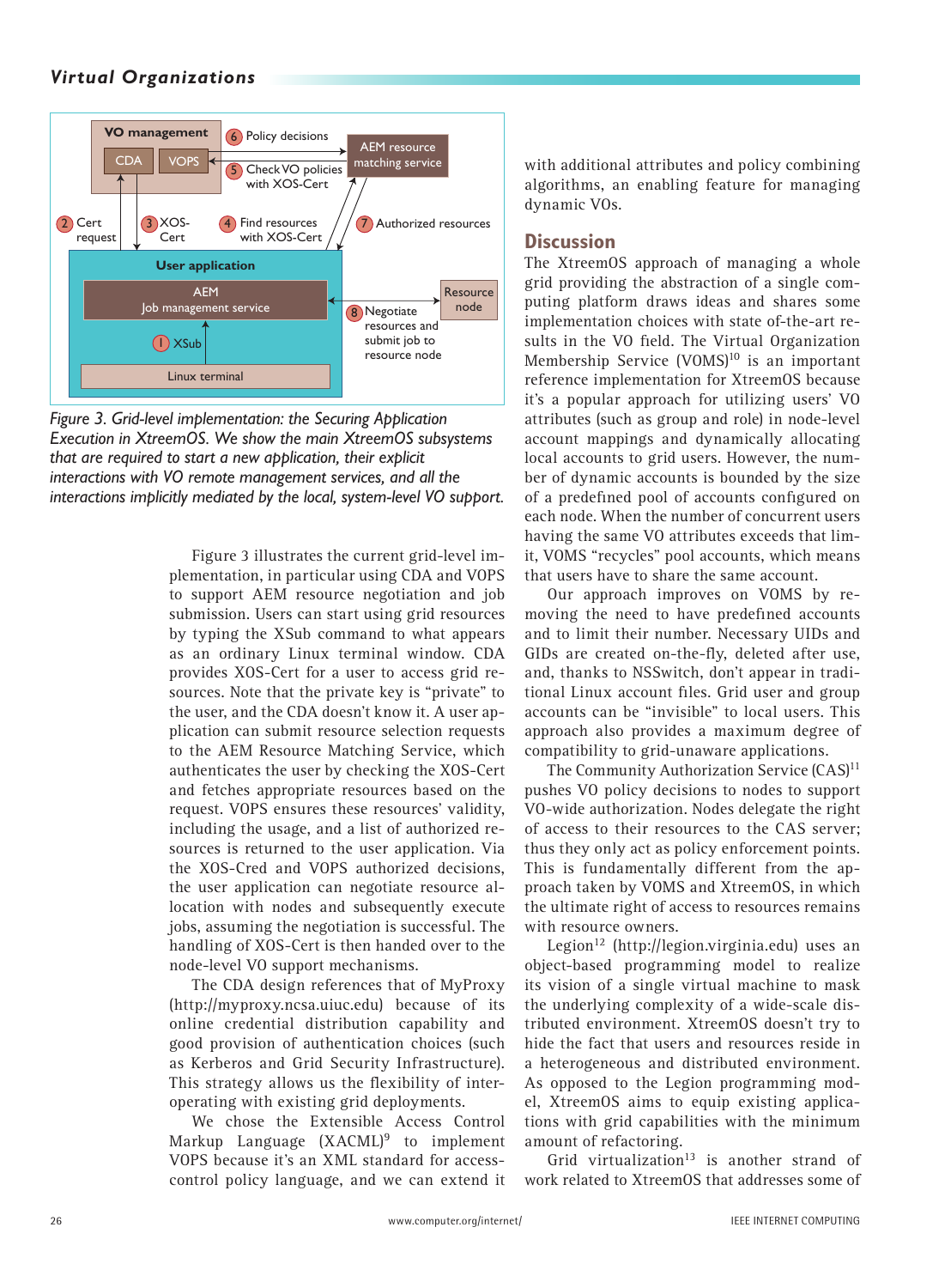our concerns (such as strong isolation). However, it doesn't provide all the answers, given that not all applications require strong isolation, and user account-level isolation is often sufficient because it provides the capability for isolation and sharing. Although the current state of virtualization technologies makes it difficult to share data between users within a VO and across VOs, the XtreemOS VO management architecture, on the contrary, can easily be extended to use virtual machines or process containers to provide stronger isolation properties.

**X**treemOS aims to provide an infrastructure combining the scalability and resource management VOs offer with the efficiency of an OS. The approach of providing core grid services with minimal extension to Linux ensures compatibility with current applications and adaptability to different collaboration models.

We've started developing a systematic threatanalysis framework to ensure the quality of XtreemOS design and software and provide testable assurance to enhance the likelihood that XtreemOS gains more widespread acceptance. XtreemOS is engaging the Linux and grid communities in an open source development in several ways, such as by having a Sourceforge presence and by packaging and disseminating XtreemOS releases through major Linux vendors, including Mandriva (www.mandriva.com) and Redflag (www.redflag-linux.com). Involving the wider community ensures response to its needs and provides a sustainable path to take this XtreemOS into the future.  $\mathbb{R}$ 

#### **References**

- XtreemOS WP 4.2, "Requirements Capture and 1. Use Case Scenarios," Jan. 2007; www.xtreemos. org/publications/public-deliverables.
- 2. XtreemOS WP 3.3, "Requirements and Specification of XtreemOS Services for Application Execution Management," Nov. 2006; www.xtreemos.org/ publications/public-deliverables.
- 3. XtreemOS WP 3.4, "The XtreemOS File System Requirements and Reference Architecture," Dec. 2006; www.xtreemos.org/publications/public-deliverables.
- 4. V. Samar and R.J. Schemers III, "Unified Login with Pluggable Authentication Modules (PAM)," *Open Software Foundation RFC 86.0*, Open Software Foundation, Oct. 1995.
- 5. Free Software Foundation,, "GNU C Library Reference

Manual," www.gnu.org/software/libc/manual/.

- A. Kumar and S. Chopdekar, "Get Started with the Linux 6. Key Retention Service," Apr. 2007; www.ibm.com/ developerworks/linux/library/l-key-retention.html.
- R. Baker, D. Yu, and T. Wlodek, "A Model for Grid User Management," 2003; www.citebase.org/abstract?id=oai: arXiv.org:cs/0306063. 7.
- 8. R. Alfieri et al., "Managing Dynamic User Communities in a Grid of Autonomous Resources," *Proc. Computing in High Energy and Nuclear Physics*, Stanford Linear Accelerator Center, Mar. 2003; www.slac.stanford.edu/ econf/C0303241/proceedings.html.
- The OASIS Consortium, "eXtensible Access Control 9. Markup Language (XACML) 2.0: Specification"; http:// docs.oasisopen.org/xacml/2.0/accesscontrol-xacml -2.0-core-spec-os.pdf.
- 10. The Enabling Grids for E-SciencE (EGEE) Team, "EGEE User' Guide — VOMS Core Services," 2005; http://egee. cesnet.cz/en/voce/voms-guide.pdf.
- 11. The GLOBUS Team, "CAS in Globus 4.2"; www.globus. org/toolkit/docs/development/4.2-drafts/security/cas/.
- 12. A. Grimshaw et al., "Architectural Support for Extensibility and Autonomy in Wide-Area Distributed Object Systems," http://legion.virginia.edu/ papers/CS-98-12.pdf.
- 13. K. Keahey et al., "Virtual Workspaces: Achieving Quality of Service and Quality of Life in the Grid," Scientific Programming J., special issue on dynamic grids and worldwide computing, vol. 13, no. 4, 2005, pp. 265–275.
- **Massimo Coppola** is a researcher with the High Performance Computing Lab at the Institute of Information Science and Technologies (ISTI/CNR), Italy. His research interests include parallel computing architectures, parallel programming models, and high-performance and dataintensive applications, including data mining. Coppola has a master's and a PhD in computer science from the University of Pisa. Contact him at massimo.coppola@ isti.cnr.it.
- **Yvon Jégou** is an INRIA researcher and is working in the PARIS research project of INRIA-Rennes Bretagne Atlantique, France. His research interests include architecture, operating systems, and compilation techniques for parallel and distributed computing. Contact him at yvon.jegou@irisa.fr.
- **Brian Matthews** is the leader of the Information Management Group in the E-Science Centre of the Science and Technology Facilities Council, UK. His research interests include formal software engineering methods, metadata, Web and grid systems, trust management,